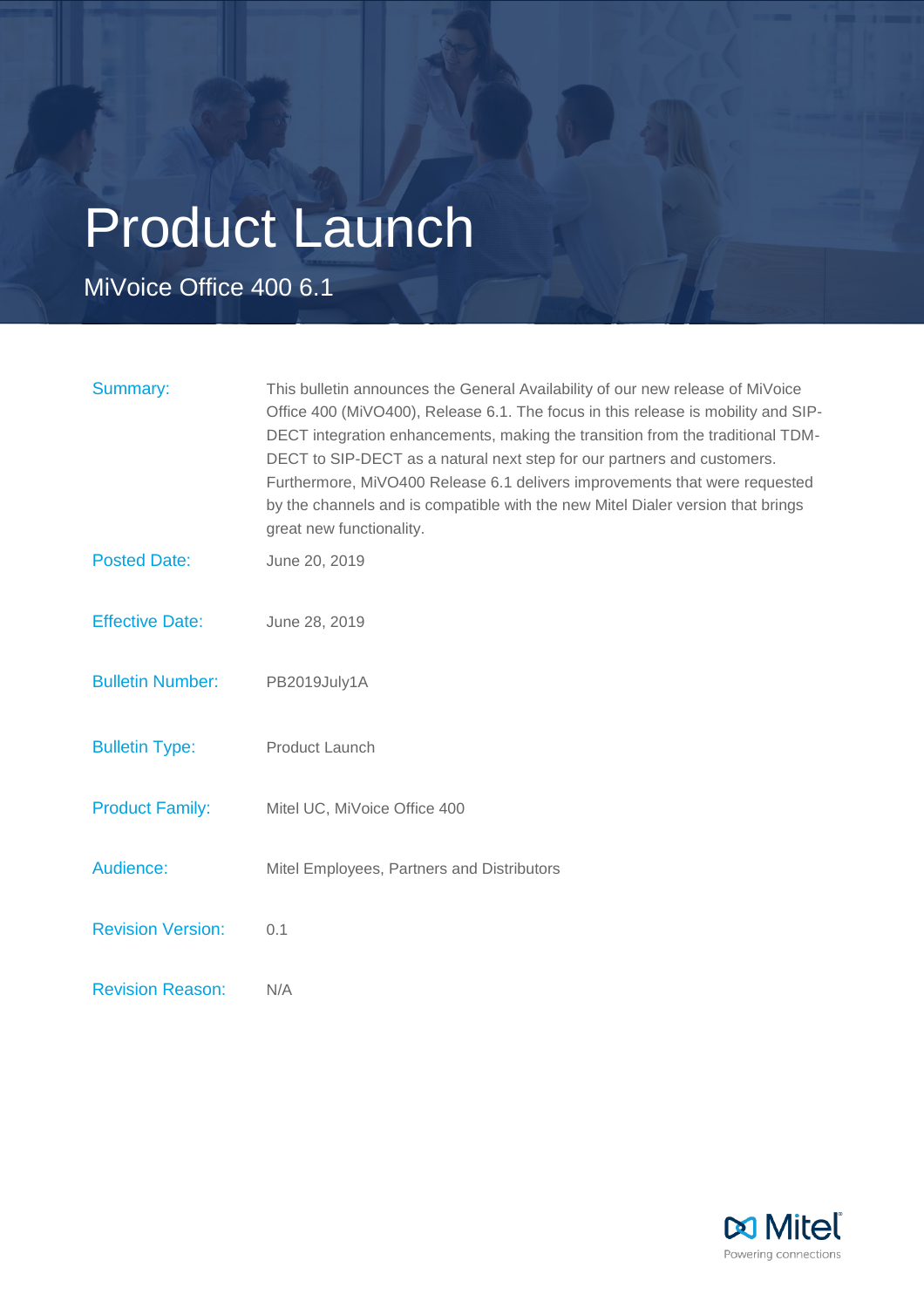# **Overview**

# **Mitel's MiVoice Office 400 is a leading global communication and collaboration solution for SMB customers.**

It is the perfect all-in-one solution that delivers the communications performance and collaboration functionality an SMB requires at the price they can afford.

Mitel is investing and innovating in the MiVoice Office 400 platform, focusing especially on mobility part. In March 2019 we introduced our **new MiVoice Office Mobile Application**, the mobile-first unified communications application designed with the small business in mind. The mobile app makes it simple and easy for small business users to stay connected to their business and never miss a call. Additionally, in 6.1 release we are focusing on **improvements in the SIP-DECT area**, making solution even more attractive for mobile users.

MiVoice Office 400 6.1 is a platform and management suite release that also includes the latest versions of **Mitel's value-add applications** and integration with Mitel end points to ensure our customers get the best value for their investments in the complete MiVoice Office 400 product portfolio.

MiVoice Office 400 6.1 is the second stage of the plan initiated in April 2019 to help our partners drive the transition to SIP-DECT as cordless solution for SMB. As a reminder, Release 6.0 SP2 introduced a simplification of the licensing (suppression of the SIP terminal license for SIP-DECT handsets). Additionally, a training update has been published covering **a short self-study module dedicated to basic SIP-DECT installation** with MiVoice Office 400.

As a next step, MiVoice Office 400 6.1 introduces **major improvements in the user experience** for SIP-DECT handsets as well as further simplification for Installers.

Besides SIP-DECT enhancements, Release 6.1 includes the integration of the **new Mitel Dialer 2.1**, coming with a full set of new functionalities. It also answers market requirements for SIP-Trunking & emergency call handling for the Belgian market as well refreshing the alignment with other Mitel products as they see software updates.

MiVoice Office 400 6.1 is compatible with following products and applications:

- SIP-DECT 8.0
- Mitel SIP 5.1
- Mitel Dialer 2.1
- MiCollab 8.1
- MiContact Center Business
- MiVoice Office Mobile Application

# Enhancements for SIP-DECT

The demand for in-building cordless voice solutions remains strong in the SMB segment. With SIP-DECT, the best-selling IP multi-cell DECT solution, Mitel is well positioned to deliver complete solutions to our SMB customers evolving their communication infrastructure towards IP based communications.

To help our partners driving this transition, the first initiatives announced in April included a simplification of the licensing coupled with the **Promotional Program "Go SIP DECT" running till end of Q3 2019** (see bulletin PB2019Apr1A).

Release 6.1 now focusses on improving the experience for end users and installers.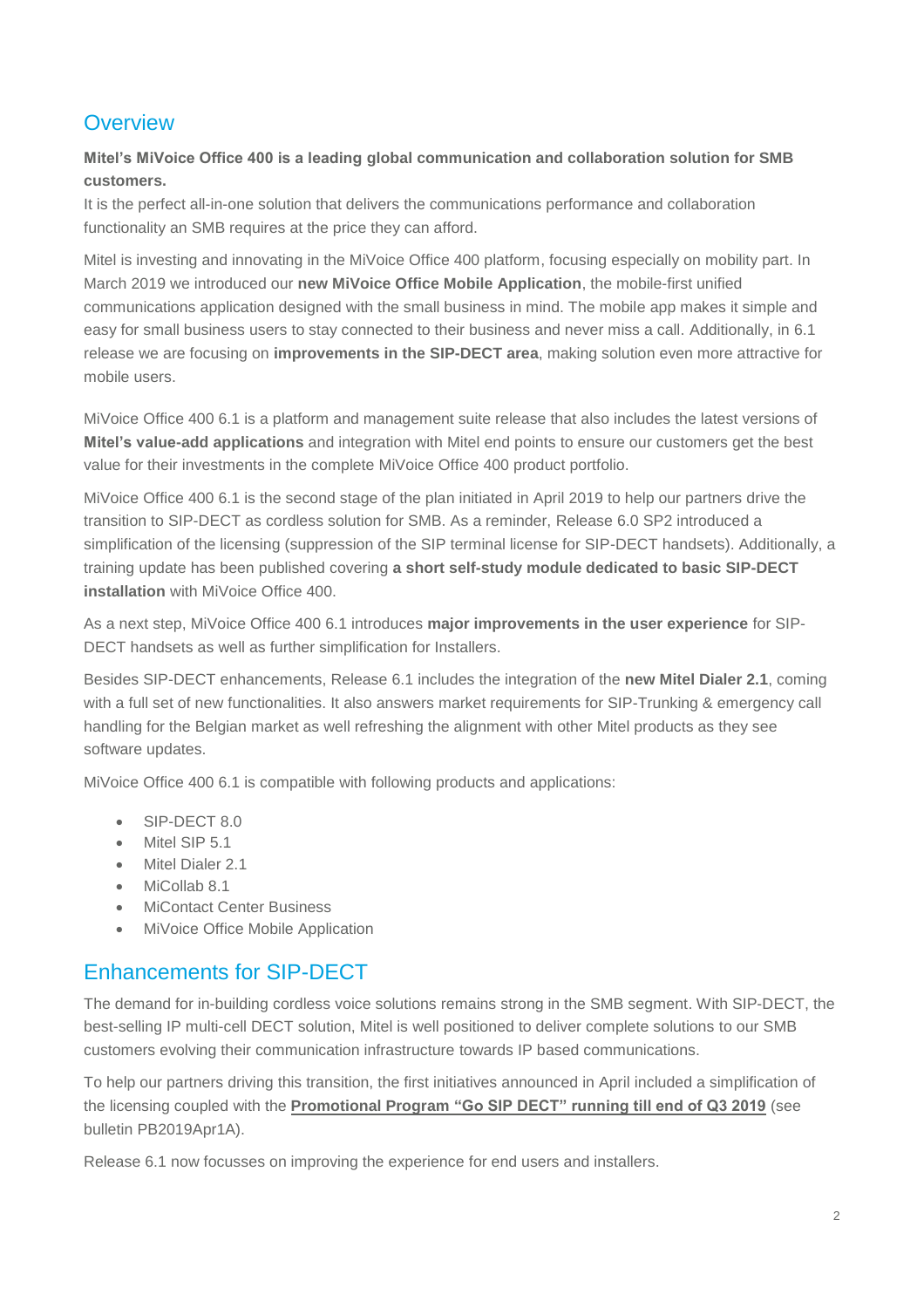# **Simplified 6x2d SIP-DECT handset user interface**

The user interface of the SIP-DECT handsets has been completely reworked to improve the user experience. The redesign offers faster navigation to the most frequently used features, it reorders the menu entries by order of importance and better aligns with the Mitel SIP desk phone user interface. In addition, all Mitel SIP-DECT local features which overlapped with the MiVO 400 system features have been removed.



*Picture 1 - New idle screen Picture 2 - New "Menu" Picture 3 - Call related functions* 

The idle screen (see picture 1) has been redefined and simplified for a better overview.

The soft keys are configured per default with

- "Menu"
- "Info" providing additional information to the pop-up, for example new unanswered calls or new voicemails.
- Call related functions menu

The most noticeable change relates to the new menu (see picture 2) on the left-hand side soft key.

Accessible with a single click, this menu includes the mostly used functions in the top lines followed by the terminal settings for audio profiles, display etc. Content and order are oriented to the menu known from Mitel SIP desk phones.

The right-hand side soft key offers quick access to call related functions, depending on the call situation and user' configuration (see picture 3). For example, "Take" is presented only to those users owning more than one terminal. Choice of call routing profile, presence management and activation of "Do not disturb" complete the list in idle state, while in a call, "callback", "hold" and "transfer" are proposed.

In addition to their menu navigation role, the 4-way navigation support the following short-cuts in idle mode:

|                | "Arrow down": central phonebook query |
|----------------|---------------------------------------|
| "arrow left":  | select ringing profile                |
| "Arrow right": | enter in the menu                     |

The default configuration of the side keys has been cleaned-up. The keys on the left-hand side of the phone are left empty by default. Functions can be configured using Web Admin or the Self-Service Portal (SSP) for adapting to each end-user needs. The key on the right-hand side (Mitel 622d and Mitel 632d only) defaults to the VIP list for each user's favorite dial numbers or \*/# functions.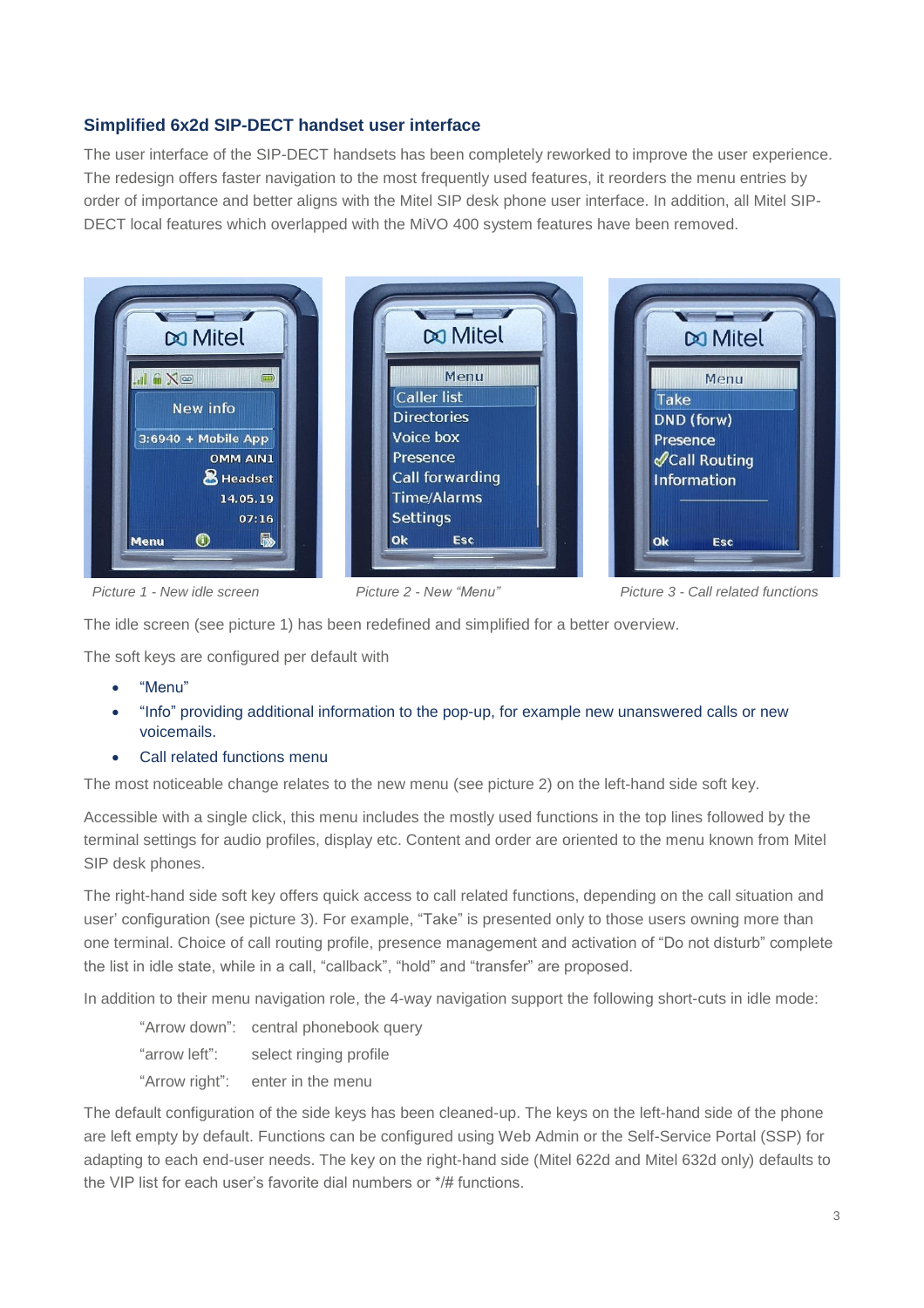## **DECT handset phonebook query aligned with Mitel desk phone**

The phonebook queries done from SIP-DECT now deliver the same results as a query done from a Mitel SIP desk phone. The query supports the popular "quick dial" (vanity dial, entering digits instead of letters) in addition to name dial and provides results from the central phonebook and the private contacts of the user. As a further important improvement, the phonebook queries from SIP-DECT phones support Outlook integration (with OIP).

To align with Mitel SIP phones (and therefore simplify the phonebook queries and avoid confusion), the "personal directory" stored in the SIP-DECT phone has been disabled by default. Personal contacts can still be managed by the user using the self-service portal (SSP).

The "VIP" number list, which offers quick access to favorite numbers or mostly frequently used \*-code functions, is configured by default on the right-hand side key. These numbers are configured locally on the phone and as such not considered in the central phonebook queries. For privacy reasons, the VIP list is deleted at logout.

#### **Synchronized Call Lists**

The call lists presented on the SIP-DECT handset are now synchronized with the lists presented on the other terminals of the user. For example, deleting an entry from a list on the Mitel SIP desk phone automatically deletes the corresponding entry of the SIP-DECT.

### **Simplified Login**

Phones in logged out status now have a default soft-key "login" on the idle screen, this avoids users having to navigate through the menus for login. This improves the usability for shift workers changing phones regularly and saves time when installing the system.

#### **Terminal Pin**

The PIN of the SIP-DECT terminal is now automatically set to the same value as the MiVoice Office 400 user's PIN defined in the web admin or SSP.

#### **Web Admin for SIP-DECT Configuration**

Some parameters necessary for configuring SIP-DECT are now automatically configured or not required anymore.

- The NTP service is now configured by default, instead of ISDN time synchronization.
- The configuration of the LDAP for phonebook queries is no longer required.
- The "Feature Access Codes" are now configured by default.
- The SIP-DECT regulatory domain is now set automatically in the OMM according to the sales channel of the MiVoice Office 400.

#### **New SIP-DECT Configuration Guide**

A new "step by step" preparation and installation guide for SIP-DECT on MiVoice Office 400 is being published. This document will be particularly helpful for partners transitioning from the legacy "TDM" DECT (based on 2-wire digital system bases) to the SIP-DECT solution.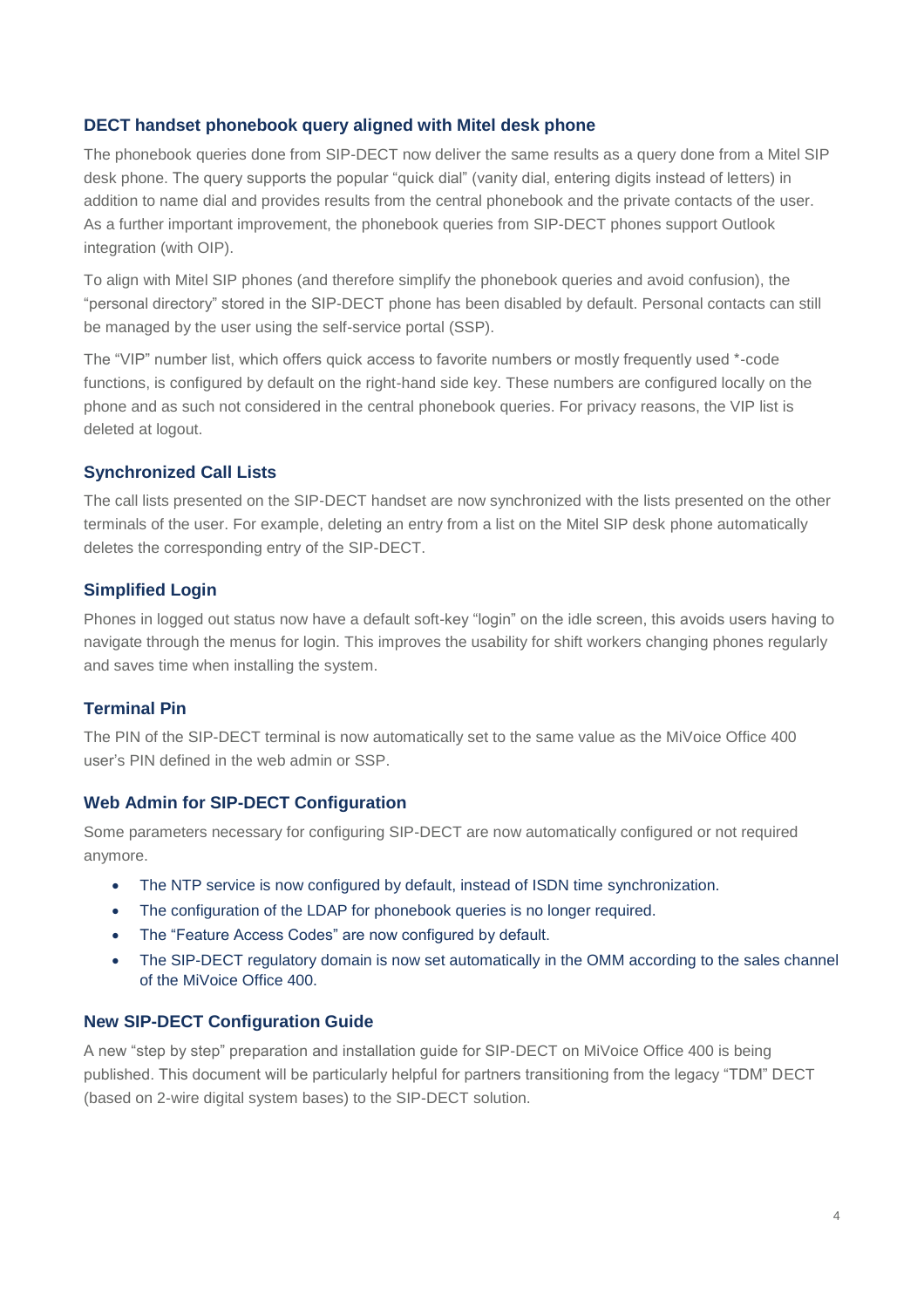# Mitel Dialer R2.1 Integration

MiVoice Office 400 6.1 supports the new release R2.1 of the Mitel Dialer. The latest version of this cost effective, simple and easy to use CTI application introduces very attractive features for MiVoice Office 400 users.

#### • Optimized phonebook integration

Phonebook queries support Outlook and Google contacts, as well as the MiVoice Office 400 central phonebook and the users private contacts.

#### • Call lists management

The user's call lists are now presented in different sorting options (all, incoming, outgoing, missed calls). The lists are synchronised with the user's phones which makes it easier for the user to manage things from their PC – for example, deleting calls from the Mitel Dialer also deletes the call in the desk phone and vice-versa.

For each entry of the call list, icons allow to call the different numbers of the contact (business, private, mobile, …) or send a mail.

### • Automated actions upon incoming or outgoing calls

Mitel Dialer can be configured to automatically trigger different actions upon incoming or outgoing, external or internal calls. The list of supported actions includes opening an Outlook contact or a Google contact, opening a Web Page in the default browser, or opening a new email.

### • Direct call from web pages

Mitel Dialer can be configured as default app for Dial actions. It supports hypertext links: "callto", "phone", "tel" on web pages.

This function now enables, for example, the hotel reception or back office to call a guest room from the MiVoice Office 400 Hospitality Manager web application.

## Mitel Dialer 2.1 support TLS v1.2

With this security improvement the TLS 1.2 version can now be used for HTTPS. This new option works with auto-signed certificates. Windows PCs need a version equal or higher than Windows 8.

The deployment of Mitel Dialer is particularly easy. The configuration in Web Admin requires only a couple of parameters (user name and PIN). The application can be downloaded by each user from the self-service portal, the setup is provided automatically by the MiVoice Office 400.

# New Release 6.1 Functionalities

## **Emergency Call Support for Belgium**

The emergency call location feature has been extended to support the Belgian public network.

## **Documentation**

The MiVoice Office 400 documentation set will be available in Dutch language. Following sections are translated:

- SMB Controller, Mitel 470 and Virtual appliance
- SIP-DECT integration
- Mitel 1560 Operator
- Systems and Features
- Digital phones, SIP phones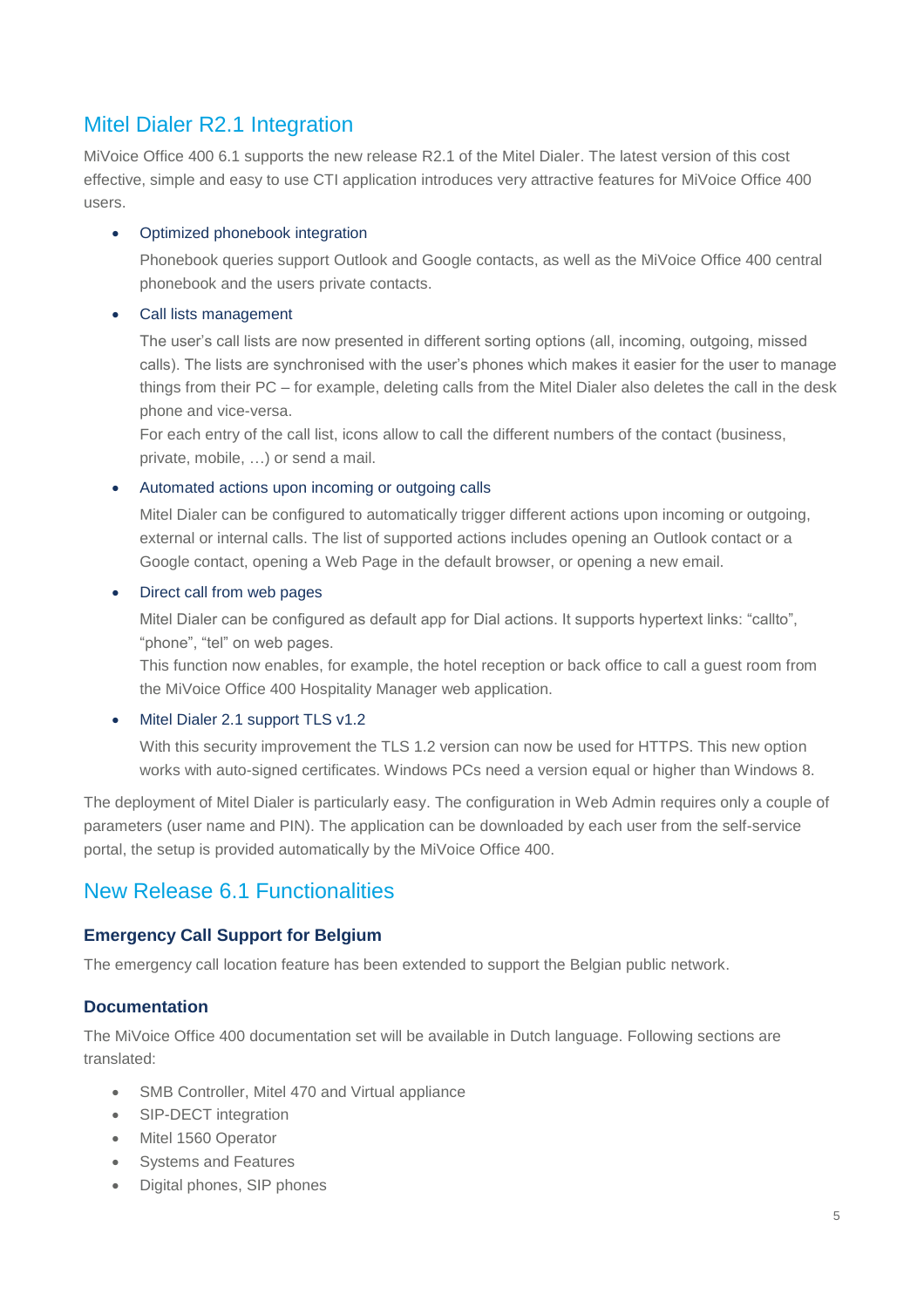Other sections will remain in English.

# **New Settings and Options**

### Manageable Codec for SIP Trunks

In addition to the setting of "preferred" codecs for SIP-Trunks, the MiVoice Office 400 now supports the option to enforce a specific codec (e.g. G.711). If the codec enforced by the MiVoice Office 400 is not supported by the SIP provider, the connection will fail and an error message will be created in the logs.

### Path MTU Discovery Process / Fragmentation Byte

For IPv4 packets, Path MTU Discovery Process means the Fragmentation Byte can be set to define whether the IP packages to the provider can be split into fragments or not. It is now possible to set this option "on" or "off" for SIP trunks.

# Market Introduction

### **Target Markets**

The MiVoice Office 400 6.1 will be introduced to all markets where the previous releases have been available.

Please, contact your Mitel representative for other countries.

# **Solution Roll-Out**

| <b>MIVOICE OFFICE 400 6.1</b> | <b>RELEASE SCHEDULE</b> |
|-------------------------------|-------------------------|
| Mitel CPQ available           | June, 2019              |
| <b>Product Announcement</b>   | May 16, 2019            |
| <b>General Availability</b>   | June 28, 2019           |

Please, contact your Mitel channel manager for further information on product introduction on your market.

## **Marketing Collaterals**

| <b>Marketing Collaterals</b>                   |               |
|------------------------------------------------|---------------|
| <b>Sales Presentation</b>                      | <b>New</b>    |
| Sales Presentation - Delta 6.1                 | <b>New</b>    |
| Brochure: MiVoice Office 400 Main Brochure     | <b>Update</b> |
| Brochure: MiVoice Office 400 Product Catalog   | <b>Update</b> |
| <b>Product Announcement (Product Bulletin)</b> | <b>New</b>    |
| <b>Product Launch (Product Bulletin)</b>       | <b>New</b>    |
| <b>Sales Kit</b>                               | Update        |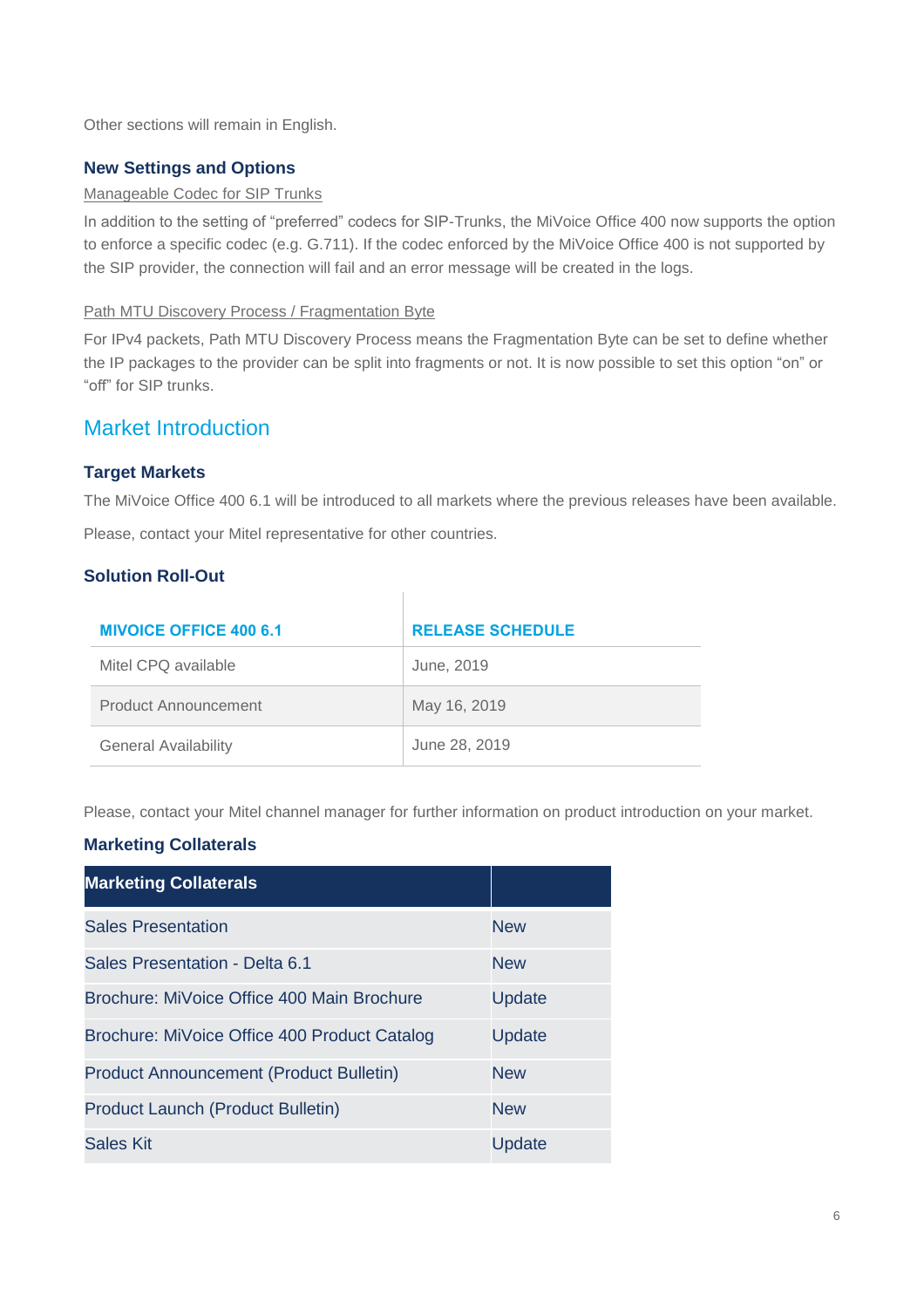# **Education**

Please visit Mitel Learning Management System (LMS), accessible from Mitel MiAccess, for available courses, detailed schedule and bookings. You will find complete training, not only for MiVoice Office 400, but for all integrated applications, like MiCollab, MiContact Center Business etc

In addition to the catalogue and search functions, the full training program is also presented as Learning Maps for a better overview and easier selection. To access the Learning Maps, start from the "resources" area, select "Learning Map" in the menu. For additional information, please contact your channel manager.

#### Release 6.1 Trainings

The following Installation and Maintenance Trainings have been updated for Release 6.1 and available in English, German and French:

- **MiVoice Office 400 Rel 6.1 Core Installation and Maintenance Remote Lead** for new partners, leading to certification.
- **MiVoice Office 400 Rel 6.1 Update Self-Study** for partners already certified on the solution with the previous release
- **MiVoice Office 400 Rel 6.1 with SIP-DECT 8.0 Self-Study** this 2-hour self-study training is aiming to partners certified on MiVoice Office 400 and require only to acquire basic knowledge to install SIP-DECT

Additionally, the following courses are available on LMS for the Streamline products:

- **Mitel Streamline Sales Course**
- **Streamline rel 1.1 I+M Self-Study** (installation and maintenance course, available in English, German and French)

# Pricing and Ordering

## **1.1 Sales Objects and Licensing**

There are no new saleable part numbers associated with this release, so the process remains unchanged.

## **1.2 Pricing**

-

There are no pricing changes for the MiVoice Office 400 associated with this release. All price changes follow the standard notification process.

# FAQ

## **Q: Is it possible to implement Messaging and Alarming solutions with MiVoice Office 400 and SIP-DECT?**

A: Yes. Text Messaging and Alarming solutions with Mitel 602d DECT handsets and SIP-DECT RFPs can be realised with the AXI interface provided by SIP-DECT.

The Mitel Alarm Server, as well as numerous alarming solutions from our Application Partners are certified with SIP-DECT. Check on Mitel Solution Alliance (MSA) page on InfoChannel on contact a pre-sales engineer.

#### **Q: Are licenses required to implement Messaging and Alarming solutions with SIP-DECT?**

A: It depends on the level of the functionality required. E.g. no license is required for standard messaging.

For extended messaging, alarming and locating, the following SIP-DECT licences are required: